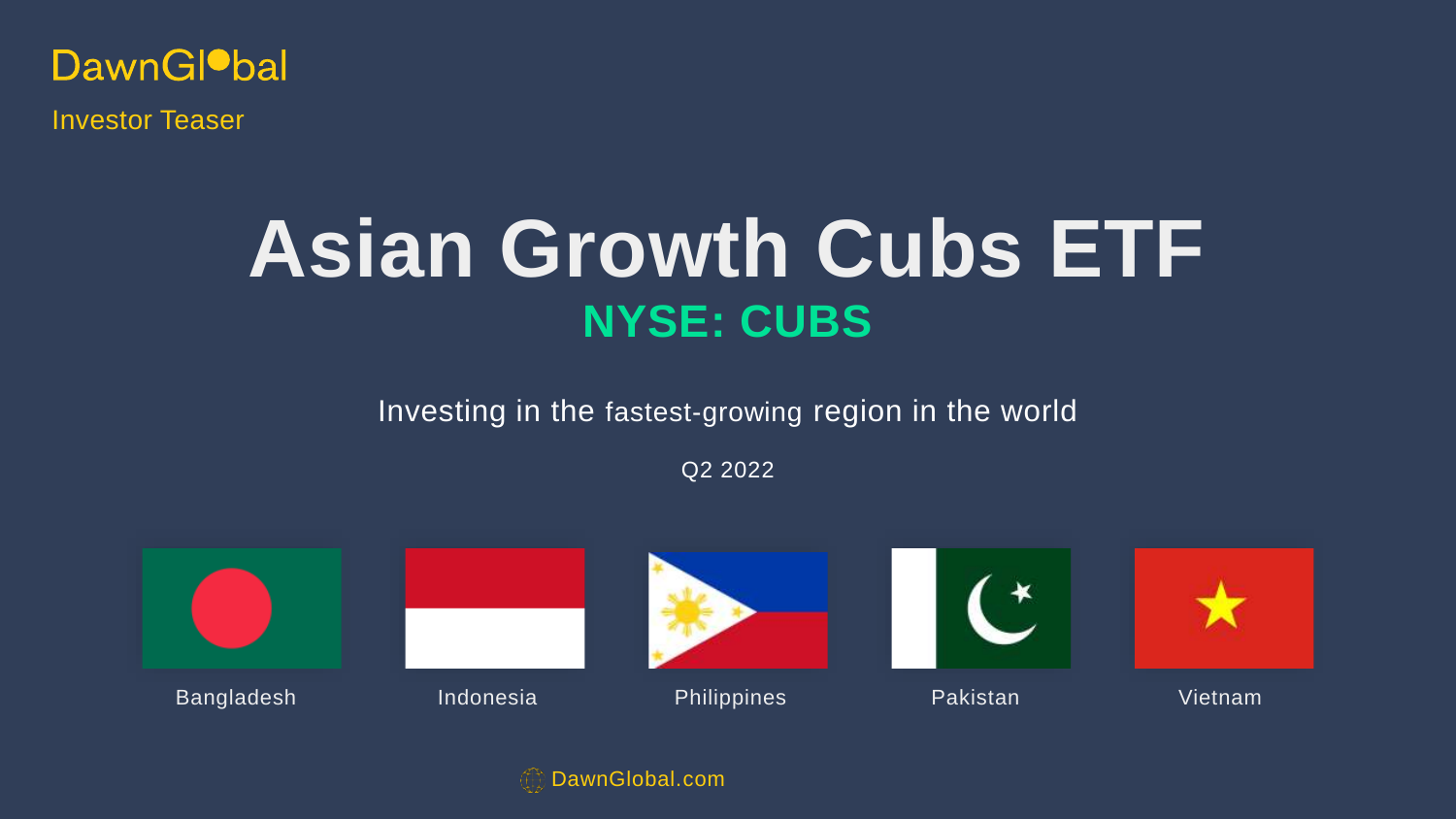# **CUBS Countries are Too Large to Overlook in any EM Allocation**

CUBS will be the next 1 billion middle class consumers

| 2021 Population, mn |       | 2021 GDP, \$trillion |      | <b>2021 Smartphone Penetration</b> |             |                           |
|---------------------|-------|----------------------|------|------------------------------------|-------------|---------------------------|
| China               | 1,405 | <b>USA</b>           | 22.9 |                                    | Smartphones | Smartphone<br>Penetration |
| <b>India</b>        | 1,390 | <b>China</b>         | 16.9 | <b>China</b>                       | 1,145       | 66%                       |
| <b>CUBS</b>         | 880   | Japan                | 5.1  | India                              | 600         | 35%                       |
| <b>USA</b>          | 330   | <b>Germany</b>       | 4.2  | <b>CUBS</b>                        | 440         | 50%                       |
| Indonesia           | 280   | India                | 3.1  | <b>USA</b>                         | 274         | 82%                       |
| <b>Brazil</b>       | 225   | <b>UK</b>            | 2.9  | <b>Indonesia</b>                   | 170         | 62%                       |
|                     |       |                      |      | <b>Brazil</b>                      | 119         | 55%                       |
| <b>Pakistan</b>     | 215   | <b>France</b>        | 2.9  | <b>Russia</b>                      | 117         | 70%                       |
| <b>Nigeria</b>      | 215   | <b>CUBS</b>          | 2.5  | Japan                              | 94          | 66%                       |
| <b>Bangladesh</b>   | 170   | <b>Italy</b>         | 2.1  | <b>Mexico</b>                      | 88          | 57%                       |
| <b>Russia</b>       | 145   | Canada               | 2.0  | <b>Vietnam</b>                     | 81          | 68%                       |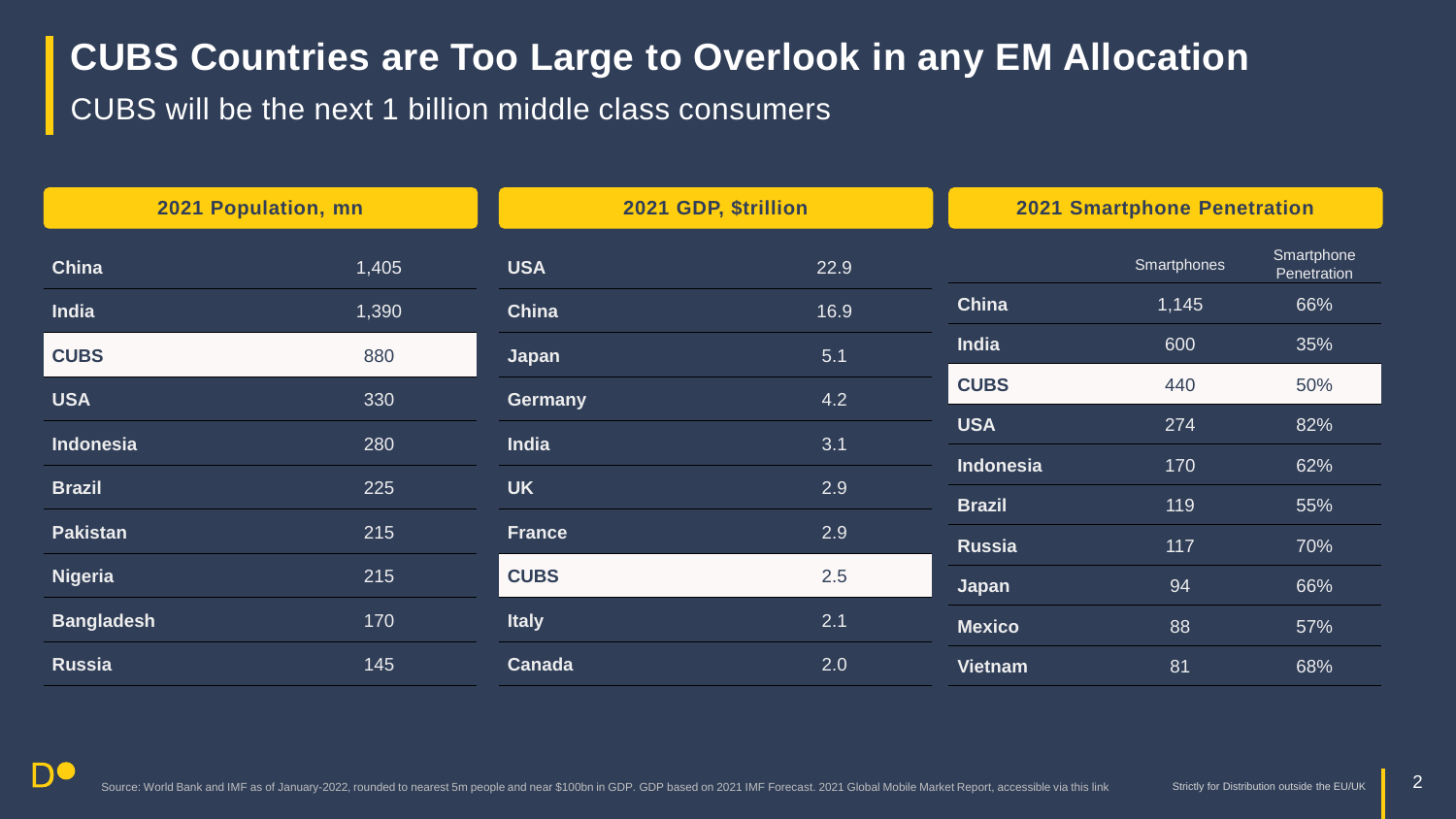# **Yet hold Close to Zero Representation in most EM Indices** CUBS ETF is the only active + direct access product to the CUBS markets



Source: Bloomberg as of January-2022; MSCI PE composite consists of MSCI indexes for Bangladesh, Indonesia, Pakistan, Philippines, Vietnam equally weighted. Discount vs the index refers to the difference in Price-Earnings multiple valuation between the MSCI Index based PE valuation for the Cubs (outlined above) and the PE valuation for the S&P 500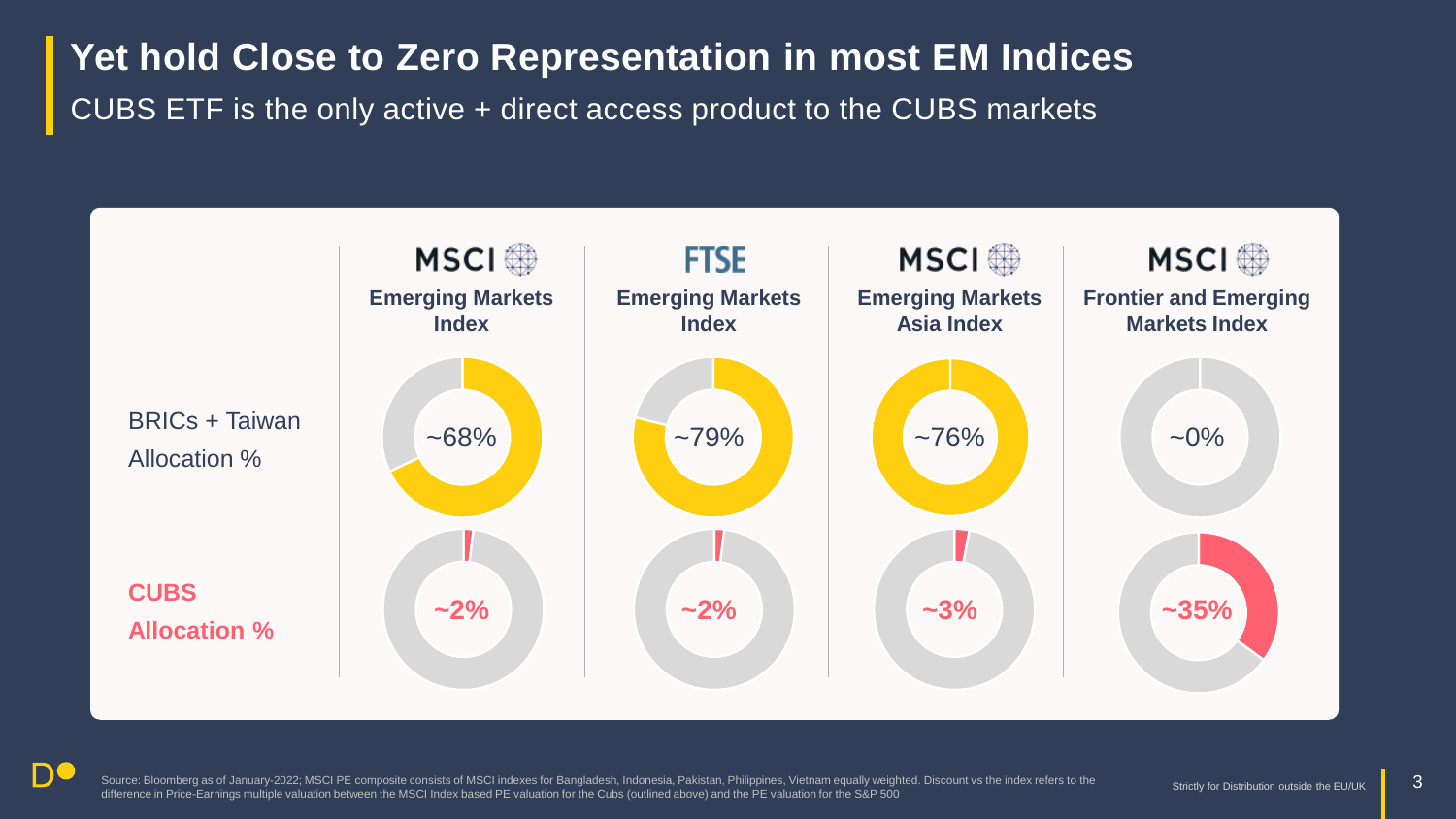# **Identifying the Next Generation of Emerging Market Growth** Dawn's filter identifies five countries as the next generation of EM growth

### **193 countries**



### **Characteristics of Asia's Growth Cubs**

![](_page_3_Picture_4.jpeg)

**Young** Median age is under 28, driving consumption, competitiveness, and digitization, where the CUBS have already surpassed India and Latin America digital penetration levels

**Size** 5 large countries collectively spanning 880m people, 440m smartphones, and a GDP similarly sized to India's \$2.5tr GDP

![](_page_3_Picture_7.jpeg)

**Density** Amongst the highest urban density in the world driving productivity and faster scale economies

![](_page_3_Picture_9.jpeg)

**Growth** Among 15 fastest growing economies globally since 2000 CUBS population growth up to 2050 is expected to exceed China + India + LatAm population growth combined CUBS GDP growth from 2021 to 2026 to be faster than USA, EM ex-China, India, China, the BRICs, and LatAm

![](_page_3_Picture_11.jpeg)

**Access** Hard to access markets with low ETF representation, low index representation, and prohibitive direct access

Source: IMF, World Bank, Bloomberg as of January-2022; Index refers to MSCI EM Indices. See glossary for definitions. Disclaimer: Favorable demographic growth does not quarantee favorable fund performance. In addition, Frontier Markets may face a higher risk of political instability, conflict, ethnic/civil/religious/socioeconomic unrest which can lead to higher volatility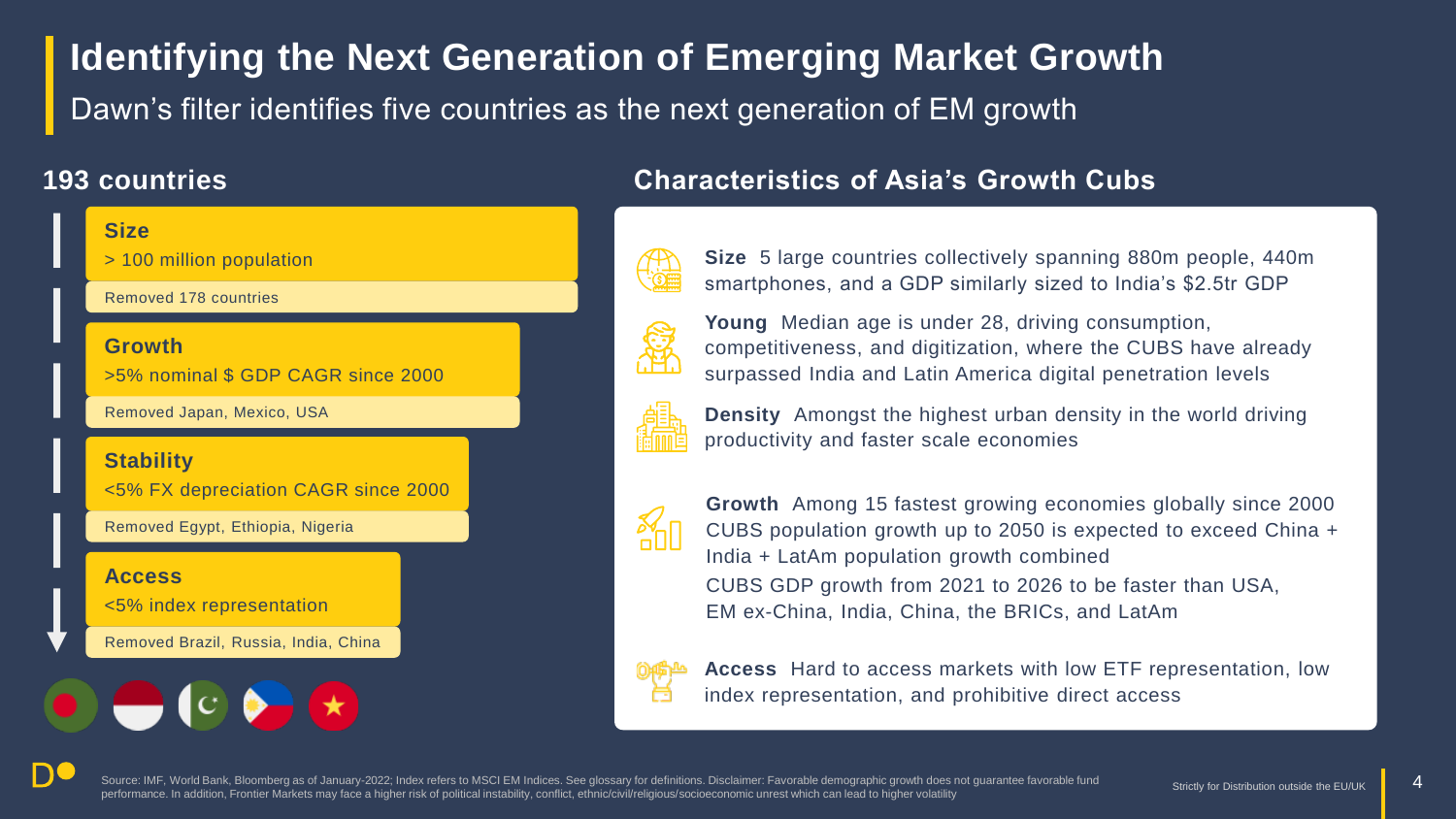# **Economic History and Outlook of the CUBS**

Superior USD GDP growth rate + tailwind of market cap catch-up

![](_page_4_Figure_2.jpeg)

Source: IMF as of January-2022. Emerging Markets and Emerging Asia definitions follow IMF standards. Asian Growth Cubs are straight average of the underlying CUBS countries Forecasts are no guarantee of future results and favorable GDP growth may not necessarily translate to favorable market performance; IMF & Bloomberg as of January-2022. Emerging Markets and Emerging Asia definitions follow IMF standards. Asian Growth Cubs are straight average of the underlying CUBS countries. See glossary for definitions

5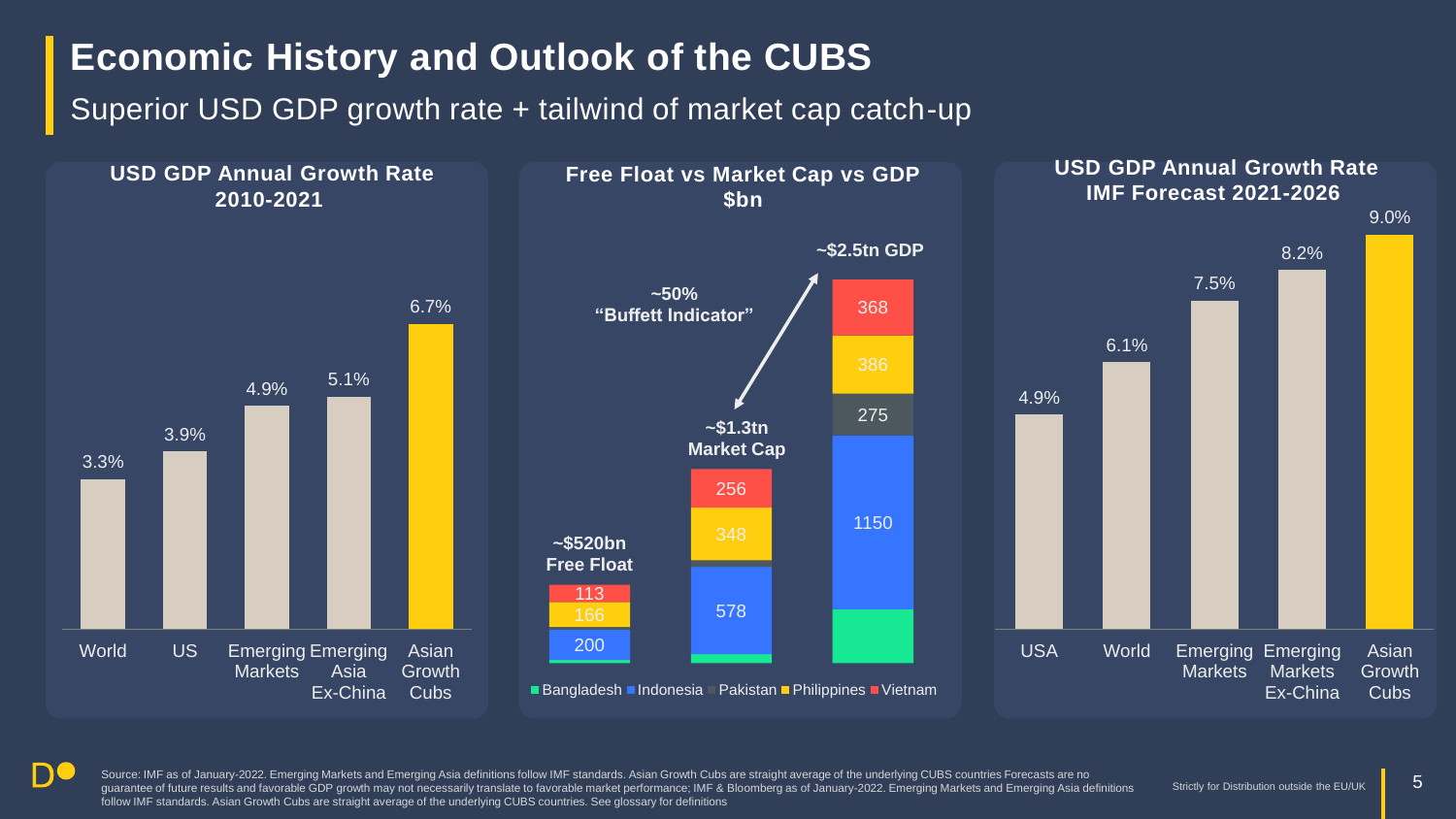# **CUBS Outperforms All Industry + EM Country Indices since 2000**

Yet Cubs' valuation discount to S&P 500 remains at ten-year high

\$3,849  $$4,477$   $$4,936$   $$5,222$ \$9,672 \$11,225 **MSCI** EM Index **MSCI** World Index S&P 500 China Index India Index Asian **Growth** Cubs Equity Index **Composite** 6% CAGR 7% CAGR 8% CAGR 8% CAGR 11% CAGR **12% CAGR** (50%) (40%) (30%) (20%) (10%) 10% **Performance of \$1,000 After 21 Years: 01-Jan-2000 to 01-Jan-2022 Cubs vs S&P LTM PE Ratio Discount**

![](_page_5_Figure_3.jpeg)

Source: Bloomberg as of January-2022 - does not reflect fees/spreads/taxes; Please see the glossary page at the end for all details and descriptions of the indices. Past performance is not indicative of future results. You cannot invest directly in the Cubs Equity Index Composite. This is not a back-test for the Asian Growth Cubs ETF portfolio. Bloomberg as of March-2022; MSCI PE composite consists of MSCI indexes for Bangladesh, Indonesia, Pakistan, Philippines, Vietnam equally weighted. Discount vs the index refers to the difference in Price-Earnings multiple valuation between the MSCI Index based PE valuation for the Cubs (outlined above) and the PE valuation for the S&P 500

6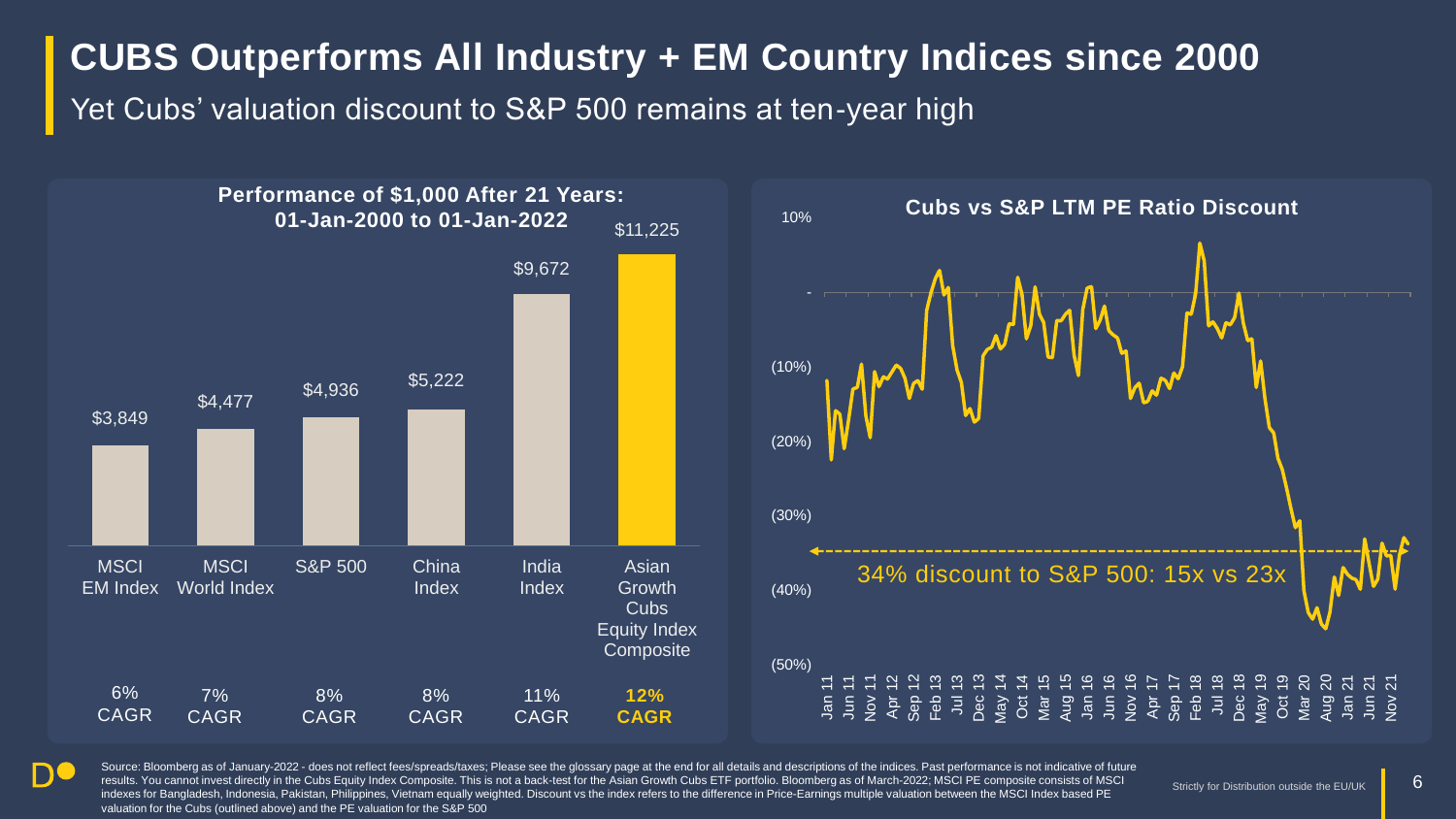### **Active Investment Management Balances Risk against Returns**

Top-down quantitative screen followed by bottom-up qualitative analysis

### **3,500 companies 1**

**ESG Filter** Excludes fossil fuels, tobacco, mining, etc

**Size Filter** Free-float market cap threshold

**Liquidity Filter** Average daily traded value threshold

**Quality Filter** Revenue growth, profit margins, ROI

**Risk Filter** Leverage, NPLs, etc

**2**

n(

**80 companies**

### **Less than 50 companies 3**

#### **Management Analysis** Ongoing meetings with c-suite executives

**Valuation Analysis** 2 standard deviation last 12 months P/E ratio analysis

**Financial Analysis**

Analysis of the income statement, balance sheet, and cashflow statement

**80 companies**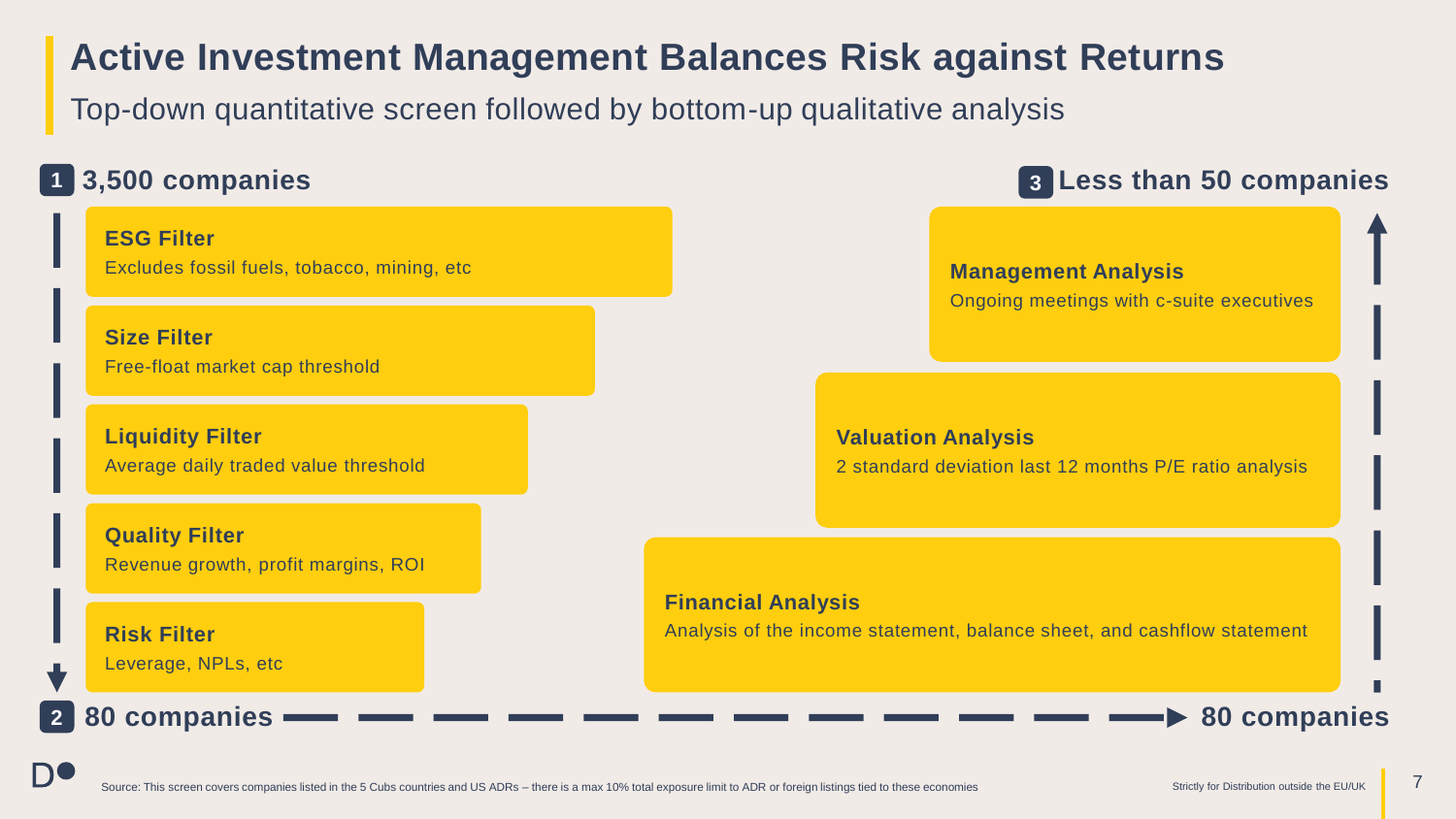### **Allocation of the CUBS Portfolio**

Selective exposure to industries poised to benefit from secular growth, with risk mitigation

![](_page_7_Figure_2.jpeg)

Mega >\$15B; Large \$5-15B; Medium \$1-5B; Small <\$1B

### **46 holdings • c\$2b median market cap • c\$20m ADV per holding • c1.25 Sharpe ratio**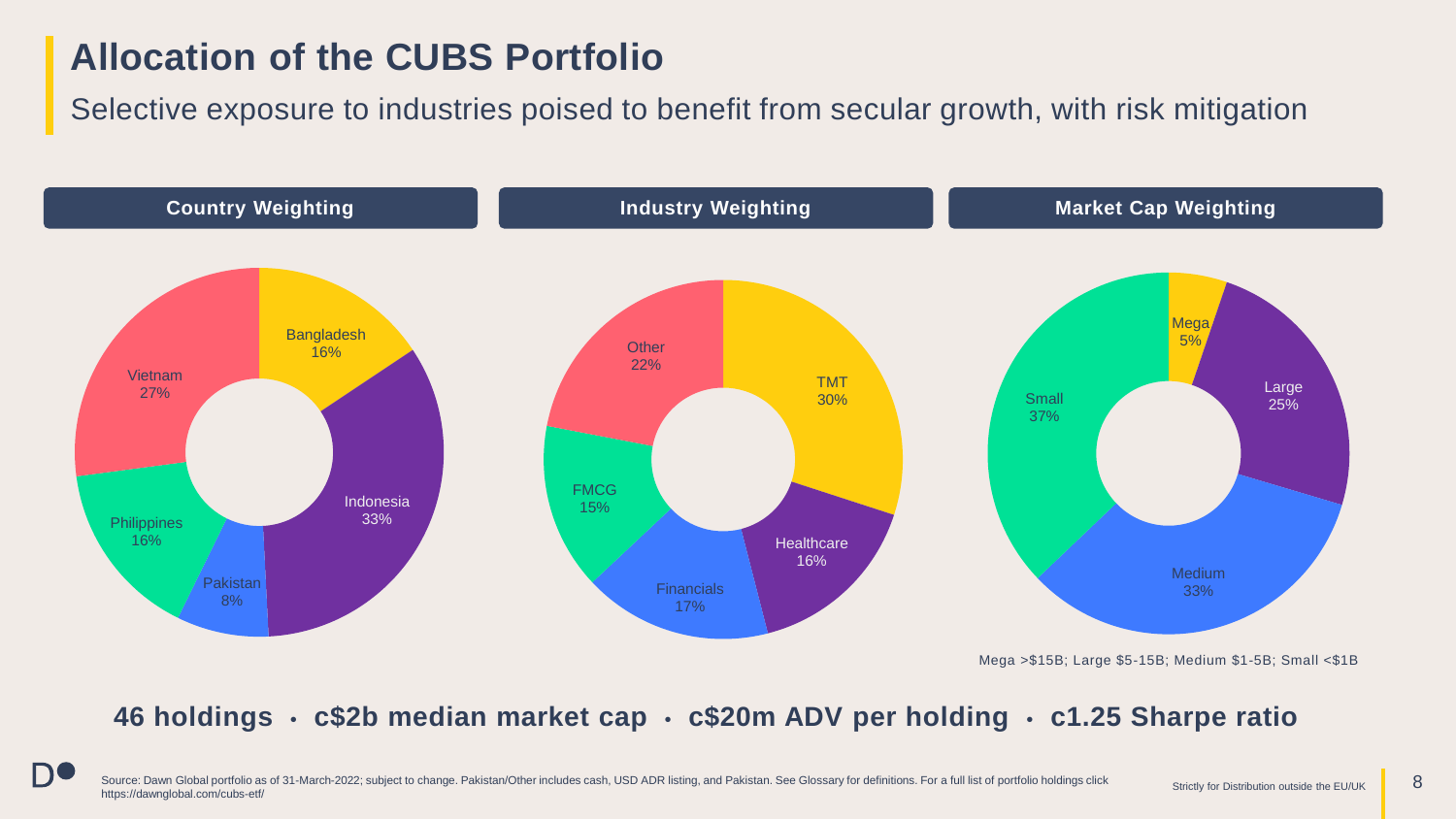# **CUBS has Outperformed All Major EM Indices**

CUBS ETF vs passive EM indices since CUBS ETF listing in June 2021

![](_page_8_Figure_2.jpeg)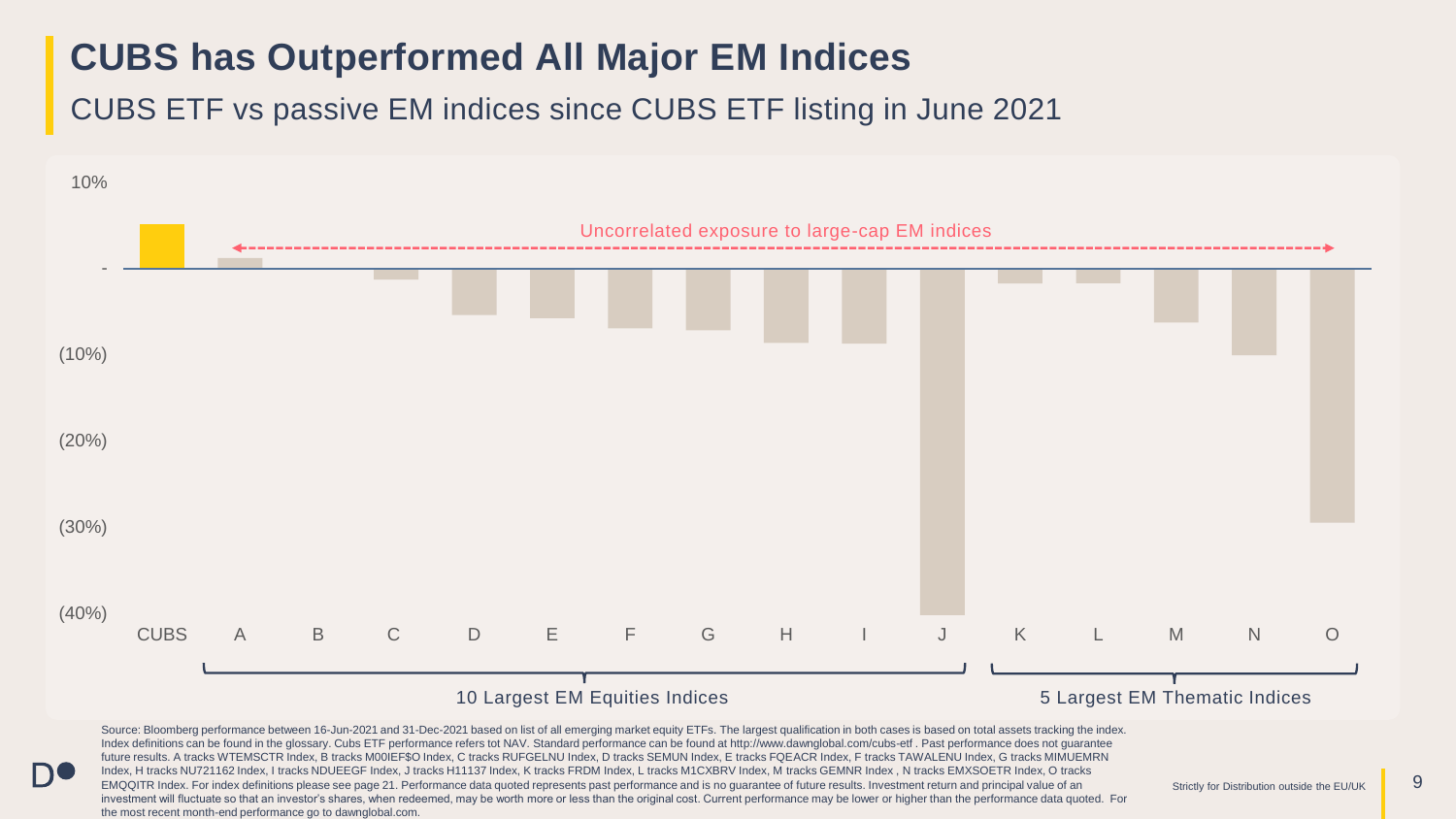# **Led by an Experienced EM Public + Private Equity Investor**

Partnered with institutional-grade firms

![](_page_9_Figure_2.jpeg)

### **Dawn Global Founder & CEO: Maurits Pot**

- Experienced public + private investment partner in frontier and emerging markets at Kingsway Capital, a >\$2bn AUM fund. Travelled to >90 countries including the CUBS up to 4x annually (pre-covid). First EM work experience with a microfinance bank in Africa in 2008
- Started career in M&A at Goldman Sachs followed by trading at Vitol. Holds a bachelor's degree in economics

### **Dawn Global Research Collaboration**

• Dawn Global works with 3 experienced research analysts based in the region who Maurits has worked with since 2016

### **Dawn Global Advisory Board**

• Dawn Global has appointed an advisory board consisting of experienced investing, finance, legal, and research professionals to support Dawn Global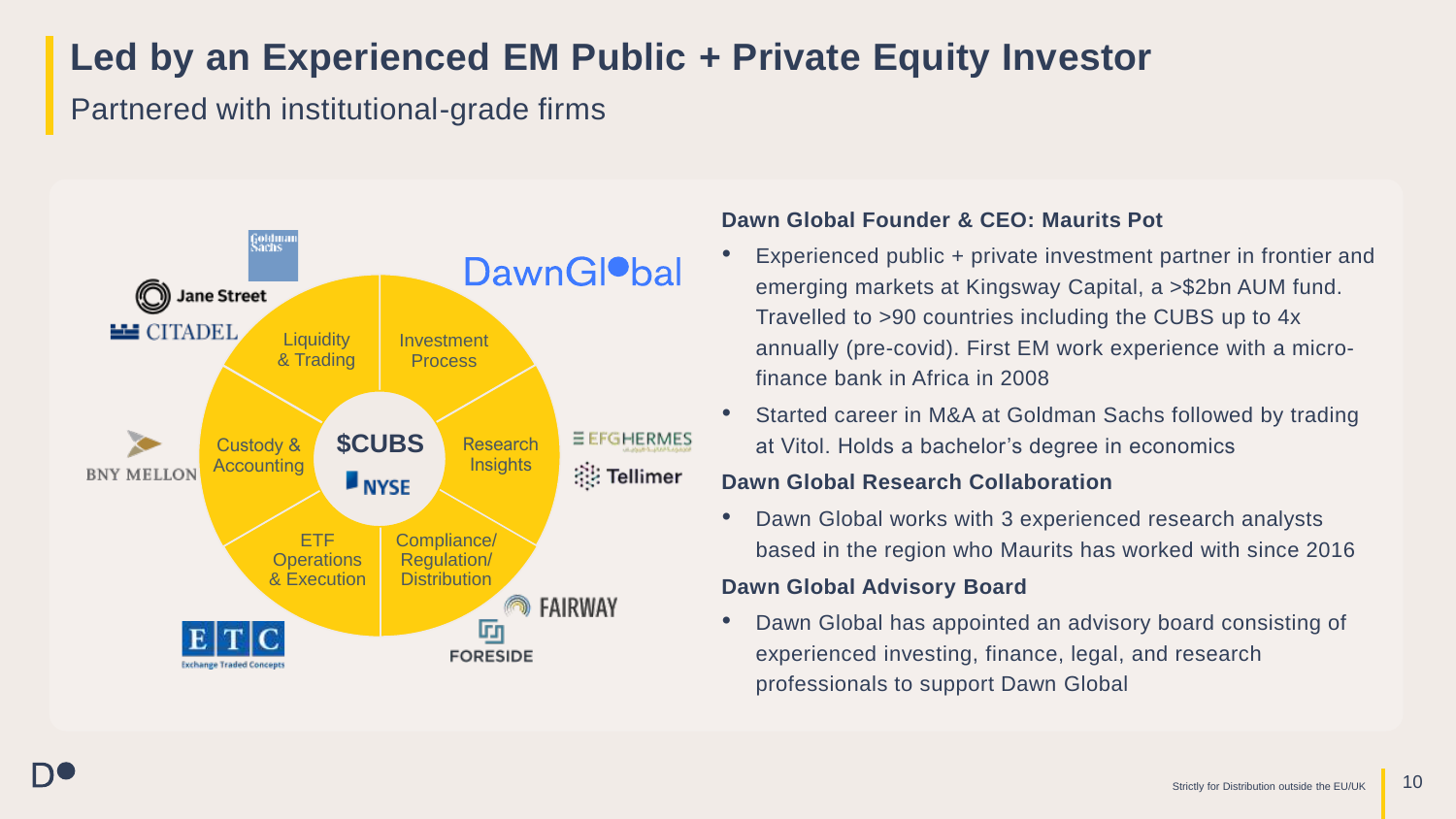# **First active thematic ETF ever to focus on Southeast Asia + EM**

![](_page_10_Picture_1.jpeg)

**Secular Growth Tailwinds** Robust growth trends driven by burgeoning populations (1bn expected by 2035), strong economic fundamentals (c9% \$GDP CAGR up to 2026), stable socio-political environments, and accelerating digital adoption (surpassed India and LatAm)

![](_page_10_Picture_3.jpeg)

**Rigorous Portfolio Process** Active investment focused on buying quality growing companies at reasonable valuations. Portfolio construction and security selection process combines top-down investment research and security screening, with bottom-up fundamental security analysis. Strict framework focused on mitigating single country, industry, and company risk

![](_page_10_Picture_5.jpeg)

**Liquid Diversified Access** Daily liquid transparent USD access which diversifies country, FX, industry, and company risk into one product; CUBS focuses on countries with negligible EM index or ETF coverage

![](_page_10_Picture_7.jpeg)

**Ex-China Exposure** CUBS is the only truly ex-China emerging market ETF product with 0% exposure to China or Taiwan, and the first ETF product focused on South and Southeast Asia, with a portfolio geared to tomorrow's industries. Benchmark agnostic approach with minimal overlap to traditional EM indices offers genuine EM diversification

![](_page_10_Picture_9.jpeg)

**Entry Point** Valuations are 25-50% down from the peak after 5 years of c\$9bn foreign investor outflows, while fundamentals remain resilient

![](_page_10_Picture_11.jpeg)

**Investing Experience** Led by investor operating in EM for c15 years and CUBS region for c6 years, providing existing depth of local relationships

![](_page_10_Picture_13.jpeg)

**Lowest Cost** Lowest fee for this type of actively managed exposure, plus ETF wrapper tax benefits

Source: The fee benchmark is based on Bloomberg and ETFDB.com as of Jun-2021. ETF tax benefits concern the ability for ETFs to create and redeem shares with in-kind transactions that are not considered sales and therefore are not taxable events. Furthermore, ETFs are commonly associated with lower transaction costs and ETFs are subject to lower long-term capital gains taxes if held for over 1 year.

11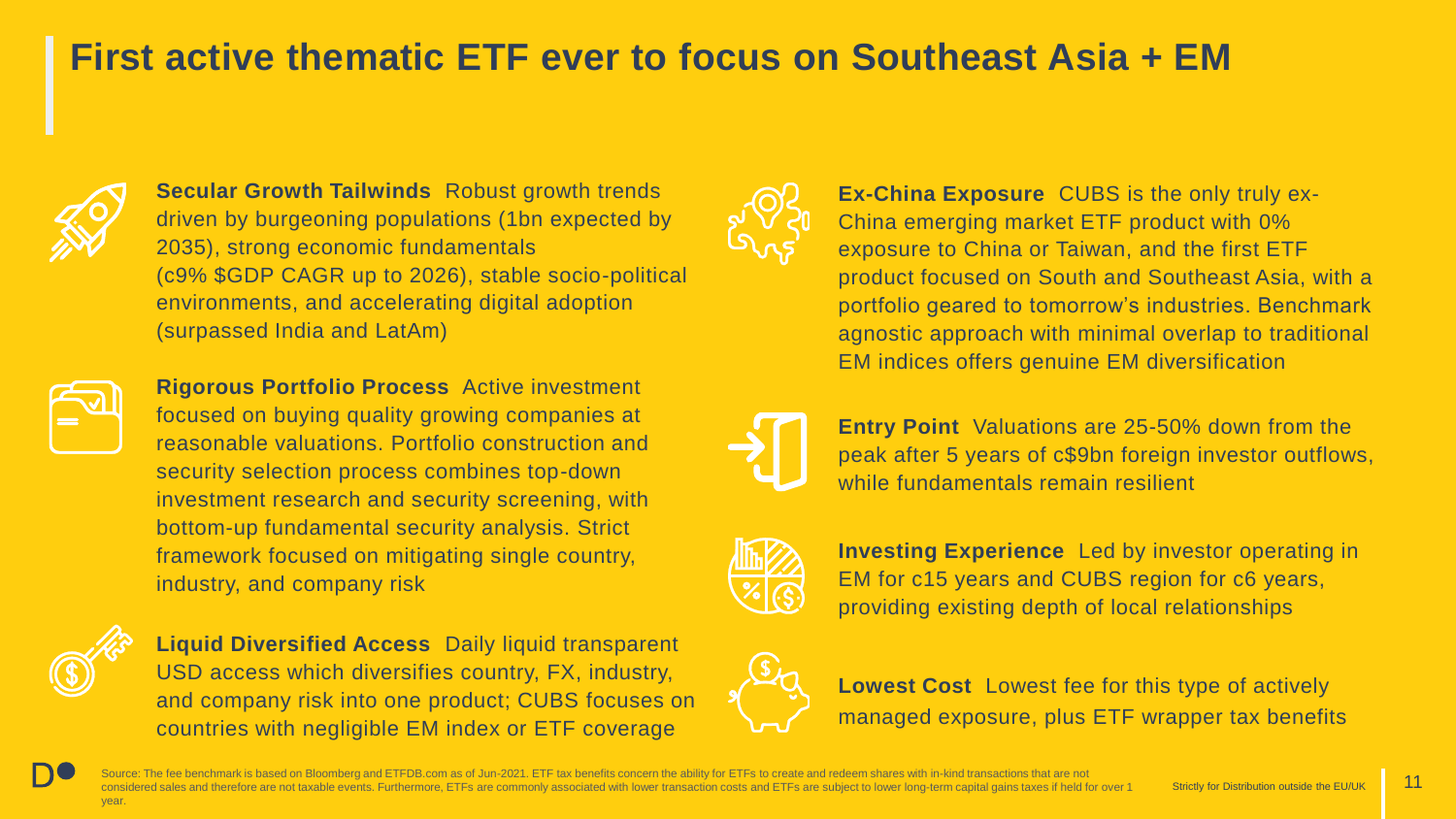### **Disclosure**

#### **Investing involves risk including possible loss of principal.**

Emerging markets are subject to greater market volatility, lower trading volume, political and economic instability, uncertai nty regarding the existence of trading markets and more governmental limitations on foreign investment than more developed markets.

In addition, Frontier financial markets, markets in the earliest stages of development, may be impacted by political instabil ity, war, terrorist activities and religious, ethnic and/or socioeconomic unrest. These and other factors make investing in frontier ma rket countries significantly riskier than investing in developed market or Emerging markets, emerging market countries.

Changes in currency exchange rates and the relative value of non-U.S. currencies will affect the value of the Fund's investment and the value of your shares. Because the Fund's NAV is determined in U.S. dollars, the Fund's net asset value ("NAV") could decline if the currency of the non-U.S. market in which the Fund invests depreciates against the U.S. dollar, even if the value of the Fund's holdings, measured in the foreign currency, increases. Currency exchange rates can be very volatile and can change quickly and unpredic tably.

#### **Before investing carefully consider the Fund's investment objective, risks, charges, and expenses contained in the prospectus available at [www.dawnglobal.com.](http://www.dawnglobal.com/) Read Carefully before investing.**

**Investment Advisor Sub-Investment Advisor Distributor** Exchange Traded Concepts LLC Dawn Global Limited Foreside Fund Services, LLC